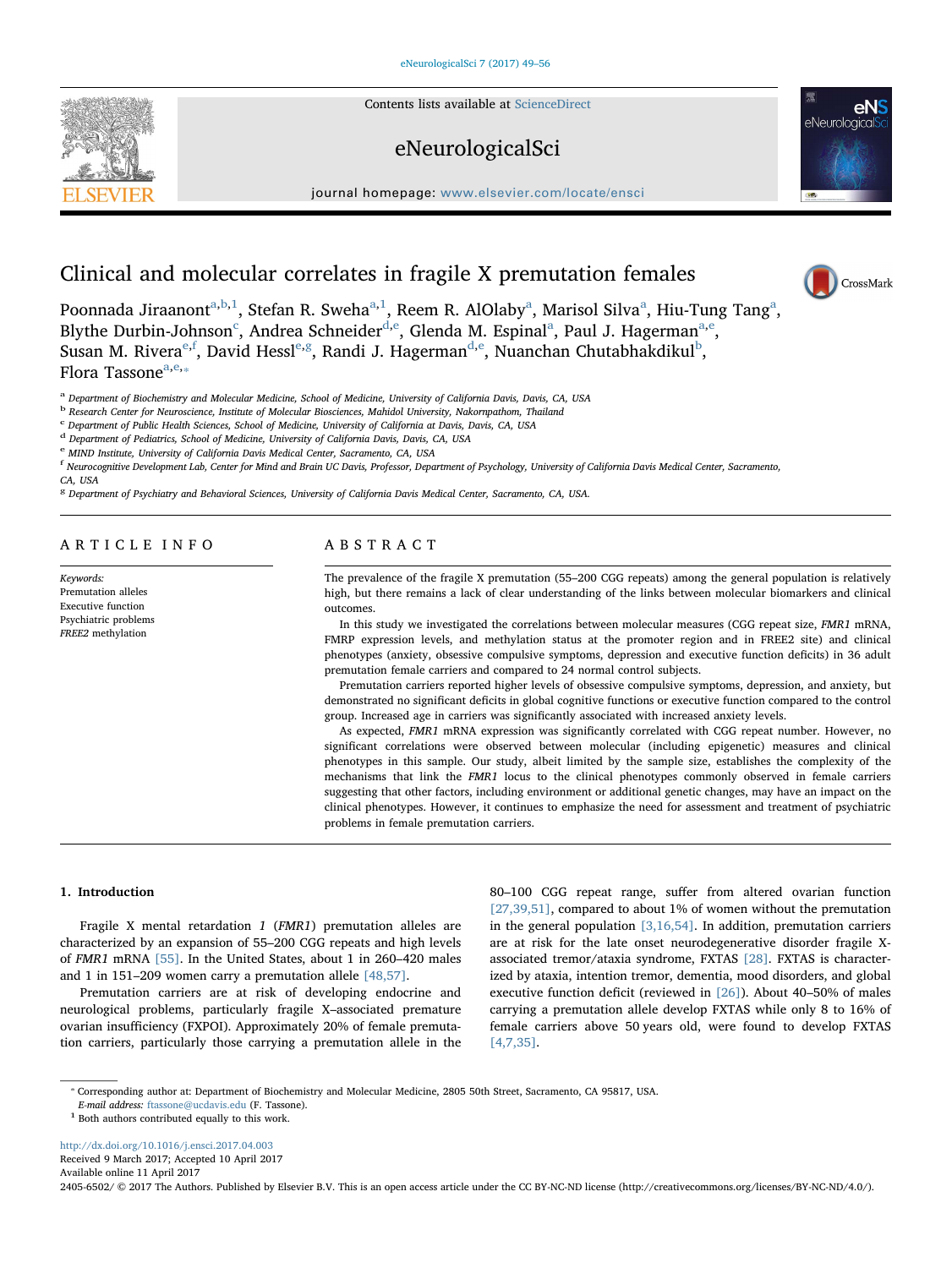Premutation carriers can present with a variety of phenotypic characteristics including executive function deficits [\[13\]](#page-6-5), social difficulties [\[18\]](#page-6-6), psychological vulnerability [\[5\],](#page-5-2) increased risk for autism spectrum disorder [\[5,11,17,22\],](#page-5-2) hypertension, sleep apnea, migraine, and immune-mediated disorders (reviewed in [\[27\]\)](#page-6-2). Increased age, together with FMR1 mRNA gain of function toxicity may be synergistic in contributing to severity of neurodegenerative symptoms [\[28,55,34\]](#page-6-3).

Several studies have shown an age-related deterioration in motor, cognitive, and anxiety symptoms in female carriers [\[1,42,52\]](#page-5-3). According to Yang et al. [\[61,62\],](#page-6-7) female carriers have impairments in frontal lobe-mediated tasks such as working memory, performance monitoring executive functions, and processing speed. Furthermore, evidence suggests that both anxiety and depression are characterized by executive dysfunction in young women [\[63,64\]](#page-7-0). Interestingly, female premutation carriers demonstrated significantly higher scores of selfreported anxiety and depression compared to control subjects that were correlated with executive functions including working memory and inhibitory control [\[37\].](#page-6-8) These findings suggest that neuropsychological tests on executive functions might be useful in identifying markers of risk for psychiatric problems in female premutation carriers [\[37\]](#page-6-8). Recent studies have suggested that female carriers exhibit mild deficits in executive function [\[37,53\]](#page-6-8), mathematical reasoning [\[38,49\]](#page-6-9), working memory [\[62\]](#page-7-1) and visuospatial processing [\[23\]](#page-6-10). They also experience a higher rate than expected in the general population of psychiatric disorders predominantly depression, anxiety, and obsessive compulsive symptoms [\[9,43,45,47,50\].](#page-5-4)

Most prior studies examining correlation between psychiatric symptoms or cognitive profiles and molecular measures in premutation female carriers were based on CGG allele size, FMR1 mRNA expression levels and the FMR1 activation ratio (AR; indicating the percent of cells carrying the normal allele on the active X chromosome) [\[39\]](#page-6-11). Among these molecular measures, the correlations between CGG repeat size and psychiatric symptoms seem to be the most controversial. There have been reports of no significant associations [\[18,29,38\],](#page-6-6) reports of inverse correlation where women with < 100 repeats have higher risk while those with > 100 repeats have lower risk for depression and/or anxiety [\[39,43\],](#page-6-11) and positive correlations in which longer repeats have higher risk of comorbidity with symptoms [\[36,47\]](#page-6-12). Despite the extensive correlation studies of clinical phenotypes with FMR1 premutation carriers, there is no definite biomarker to identify risk and characteristics of molecular mechanisms contributing to these clinical phenotypes. Several studies showed a curvilinear association between the size of FMR1 CGG repeat and a group of symptoms in premutation carriers, such as major depressive disorder [\[39,43,44\]](#page-6-11), anxiety and depressive symptoms in response to stress from negative life events [\[48\]](#page-6-1) and menopausal age [\[16,40\]](#page-6-13). This finding indicates that the effect of FMR1 molecular measures on the phenotype is quite complex and needs further investigation.

Recently, a novel epigenetic marker, the fragile X–related epigenetic elements 2 (FREE2), was identified and found to be hypermethylated in FXS individuals and unmethylated in controls and in the majority of premutation carriers [\[19\]](#page-6-14). Further studies suggested that FREE2 methylation levels can predict executive functions and/or psychiatric disorders in premutation female carriers. Specifically the methylation of several CG sites (CpG) within FREE2 (CpG 6/7 and 10–12) significantly correlated with dysexecutive functions and/or depression and anxiety [\[14\].](#page-6-15) It was suggested that FMR1 intron 1 methylation threshold in addition to the activation ratio (AR) could be used to classify premutation female carriers into two categories: lower and greater risk for psychiatric and dysexecutive pattern of symptoms.

In this study, we investigated if altered molecular phenotypes in the FMR1 gene, such as methylation status, CGG repeats number, FMR1 mRNA and FMRP expression levels could account for the clinical phenotypes that are observed in premutation female carriers including executive functions (working memory, response control, and attention) and psychiatric problems, including obsessive compulsive symptoms,

anxiety, and depression.

#### 2. Materials and methods

#### 2.1. Subjects

Individuals were recruited through the MIND Institute Fragile X Research and Treatment Center, by postings in the community, through the National Fragile X Foundation or by being participants in research studies involving premutation carriers carried out at the MIND Institute. Participants provided informed consent according to protocols approved by the UC Davis Institutional Review Board.

Participants included 24 healthy females (mean age = 30,  $SD = 7.5$ ) and 36 premutation female carriers (mean age = 37.5,  $SD = 12.8$ ). This study is an expansion to our previously reported analysis [\[24\],](#page-6-16) which examined acute and chronic mental health problems in 24 of the 36 premutation carriers in the current study  $(\text{mean age} = 30.5, SD = 8.03).$ 

In the current study, 46.7% of the participants were married, 43.3% were never married and 10% were divorced. The overall sample included the following races/ethnicities: Caucasian-White (73.3%), Hispanic (16.6%), Asian (3.3%), not Hispanic/more than one race (3.3%), and African American (1.6%). Education level was 3.3% high school diploma, 13.3% had some college studies and 83.4% had bachelor's degree or higher.

#### 3. Molecular measures

#### 3.1. CGG sizing by PCR and Southern blot analysis

Genomic DNA was isolated from peripheral blood using standard procedures (Qiagen, Valencia, CA) as previously described [\[58\]](#page-6-17). CGG sizing and methylation status were performed using a combination of Southern blot and PCR analysis. Fully validated methylation-sensitive Southern blot, including appropriate controls, was performed on isolated genomic DNA digested with EcoRI/NruI, transferred on a nylon membrane and hybridized with the FMR1 specified, dig-labeled, StB12.3 probe. Details of the method are as previously described [\[58\]](#page-6-17). CGG sizing was also assessed by AmplideX® PCR assay, a sensitive and efficient amplification approach as described elsewhere [\[10\].](#page-6-18) PCR products were visualized by capillary electrophoresis (ABI 3130 XL Genetic Analyzer, Applied Biosystems) following manufacturer instructions. Analysis of fragment-sizing data for size analysis was performed using Peak scanner software (Applied Biosystems).

#### 3.2. Methylation status

Activation ratio was measured based on the intensity of the appropriate bands on Southern blots as reported in [\[58\]](#page-6-17). FREE2 methylation analysis was performed by bisulfite treatment and Sanger sequencing. DNA samples were treated with bisulfite using the EZ DNA Methylation-Gold Kit (Zymo Research; Irvine, CA) as per manufacturer's instructions. Initial PCR conditions were determined and optimized to amplify the coding region of FREE2 for unconverted samples. 100 ng genomic DNA was used as the template. Reactions contained 0.5 μl each of 10 μM forward (5′-CTG AAG AGA AGA TGG AGG AGC TGG-3′) and reverse (5′-AGA GGG GCT TCC AAC AGG CCC C-3′) amplification primers (Integrated DNA Technologies; Coralville, IA). Cycling conditions were as follows: 95 °C for 2 min, 35 cycles of 95 °C for 1 min, 60 °C for 1 min, 72 °C for 1 min, followed by 72 °C for 10 min, and a final 4 °C hold. Each bisulfite-converted sample was analyzed in a second PCR reaction, carried out using 50 ng of converted template,  $2.5 \text{ µl}$   $10 \times$  buffer with 15 mM MgCl2,  $2.5 \text{ µl}$  of 10 mM dNTPs, and 0.4 μl of 5 U Taq DNA Polymerase (Invitrogen Corporation; Carlsbad, CA). Amplification was conducted using 10 μM forward (5′- TTG AAG AGA AGA TGG AGG AGT TGG-3′; Eurofins Genomics;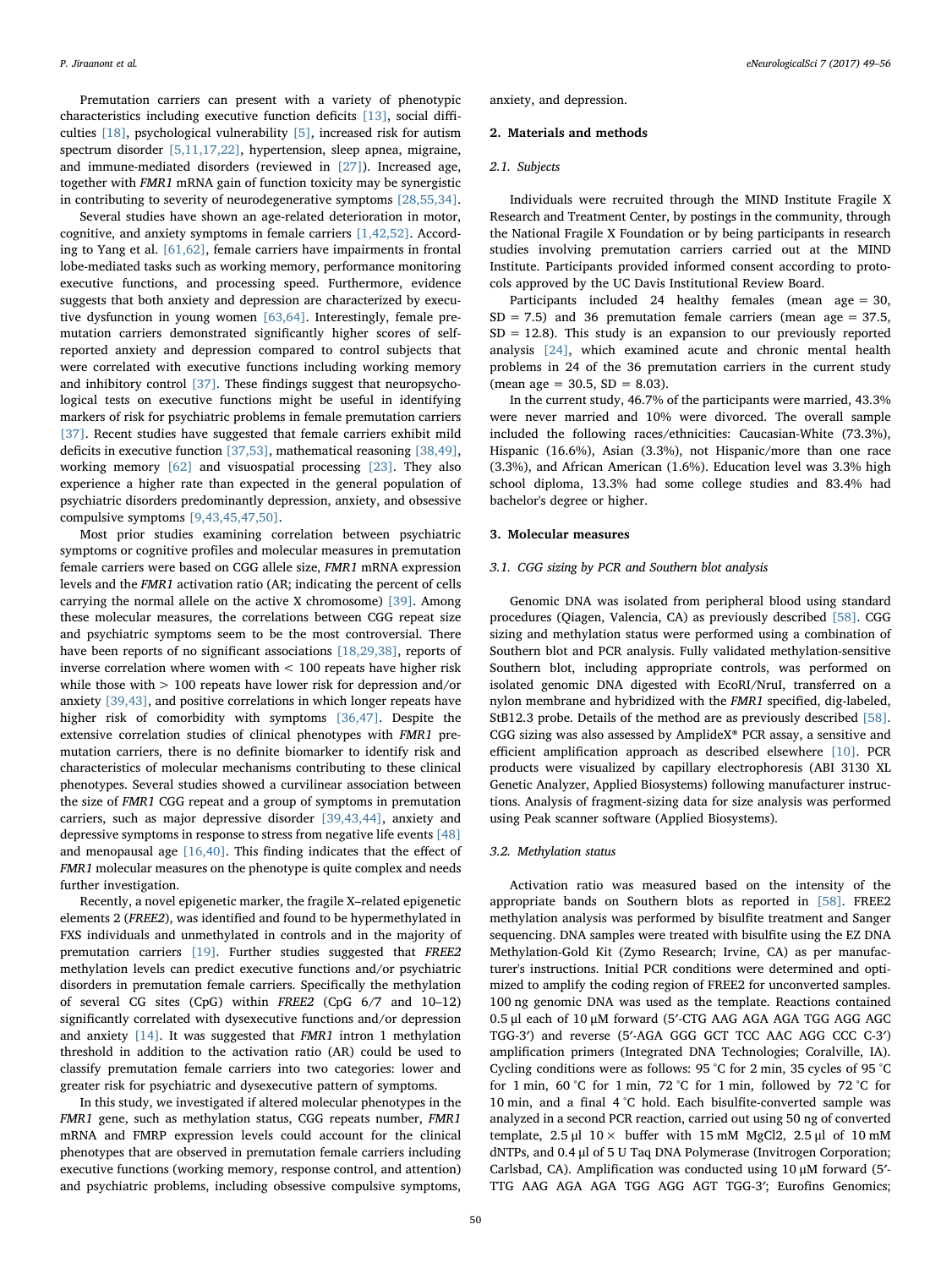Louisville, KY) and reverse (5′-TCC AAA CCT TCC CTC CCA ACA ACA-3′; Integrated DNA Technologies; Coralville, IA) primers. The reaction mix was pre-activated for 15 min at 95 °C, followed by 45 cycles of 94 °C for 20 s, 61 °C for 30 s, 72 °C for 1 min, followed by 72 °C for 3 min and a final 4 °C hold. Confirmation of the correctly-sized band was determined by agarose gel electrophoresis (2%, 130 V, 30 min).

A standard protocol to chemically transform One Shot® TOP10 competent E. coli was undertaken using 2 μl of the final TOPO® TA Cloning reaction containing the PCR product (Thermo Fisher Scientific, Inc.; Waltham, MA). For control and premutation female samples, 25 single colonies were confirmed to contain the FREE2 region-of-interest by colony PCR analysis. Complete ligation and successful transformation were confirmed by agarose gel electrophoresis (2%, 130 V, 30 min) and correctly-sized amplicons were selected for sequencing analysis.

A control experiment, randomly testing eight samples, included four control subjects and four premutation carriers (the latter with activation ratios of 0.1, 0.7, 0.51, and 0.52 respectively). Samples were analyzed by bisulfite treatment analysis to check for concordance between activation ratio, as ascertained by methylation at the NruI site by Southern blot analysis, and the percent methylation as measured by bisulfite treatment at the NruI site. The forward and reverse primers within the promoter region for converted samples were: 1F7A (5′-AAT TTT AGA GAG GTY GAA TTG GGA TAA-3′), F3A (5′-CCC TCT CTC TTC AAA TAA CCT AAA A-3′), and 1F6A (5′-ACC CTC CAC CYA AAA TAA AAC-3′) (Eurofins Genomics; Louisville, KY). Cycling conditions were as follows: 95 °C for 2 min, 35 cycles of 95 °C for 30 s, 55 °C for 30 s, 72 °C for 1 min, followed by 72 °C for 5 min.

#### 3.3. RNA isolation and FMR1 mRNA expression levels

Total RNA was isolated prepared from 3 ml of blood collected in Tempus tubes (Applied Biosystems, Foster City, California, USA) or from  $1 \times 10^6$  cells using Trizol (Life Technologies, Carlsbad, California, USA). The measurement of FMR1 mRNA expression levels was carried out by quantitative Real Time RT-PCR on totRNA using custom designed Taqman gene expression assays (Applied Biosystems) as previously described [\[55,56\]](#page-6-0).

#### 3.4. FMRP expression levels

We used Cisbio Human FMRP assay (63ADK038PEC0 for detection of fragile X mental retardation protein (FMRP)). The assay used HTRF technology. It involves a sandwich format with two specific monoclonal antibodies conjugated to fluorescent dyes. The donor labeled with Eu2+-Cryptate and donor d2. Lymphocyte and fibroblast samples were lysed with lysis buffer for 3 h, using Roche Complete Ultra Protease Inhibitor Tablets (05 892 988 001). Total protein concentration performed by Thermo Fisher MicroBCA Assay (23235). 6 μg/RXN and 3 μg/RXN total protein was used in triplicates in a 384-well format following the instructions on assay protocol. Samples were incubated overnight with both antibodies and read on the PerkinElmer VictorX5.

#### 3.5. Cognitive and psychological measures

The executive function assessments included the working memory index from Wechsler Adult Intelligence Scale, 3rd Edition (WAIS-III) [\[60\]](#page-6-19), and the Response Control Quotient and Attention Quotient from the Integrated Visual and Auditory Continuous Performance Test (IVA) [\[46\]](#page-6-20). Self-reported psychological symptoms, notably the obsessive compulsive symptoms T-Score, Anxiety T-score and Depression T-Score were used from the Symptom Checklist 90 revised (SCL-90-R) [\[15\]](#page-6-21). Lifetime presence of anxiety disorder was identified by the clinicianadministered Structured Clinical Interview for DSM-IV Axis I Disorders (SCID-I) [\[41\]](#page-6-22).

#### 3.6. Statistical analysis

Subject age was compared between groups using a two sample ttest, and distributions of categorical subject demographic characteristics were compared between groups using Fisher's Exact Test. The association of subject age and of activation ratio with continuous clinical measures was analyzed using linear regression and the association of subject age and activation ratio with ordinal clinical measures was analyzed using proportional odds logistic regression. Continuous clinical measures were compared between groups using linear models, and ordinal clinical measures were compared between groups using proportional odds logistic regression models, with age included as a covariate in both cases. Likewise, the associations between clinical data and FMR1, FMRP and CGG repeat length were analyzed using linear models in the case of continuous clinical measures and proportional odds logistic regression in the case of ordinal clinical measures; all models allowed for separate effects in control and premutation subjects and included age as a covariate. Linear regression was used to test for associations between molecular measures. P-values were adjusted for multiple testing within each table using the Benjamini-Yekutieli false discovery rate controlling method [\[6\]](#page-5-5). Analyses were conducted using R, version 3.3.1 [\[59\]](#page-6-23).

Post-hoc power calculations are not included, as these contribute no additional information beyond that provided by the confidence intervals and P-values already shown, as detailed in [\[32\].](#page-6-24)

#### 4. Results

#### 4.1. Demographics and clinical features

The mean age of premutation subjects was significantly greater than that of control subjects ( $t = 2.83$ , 57.3 df,  $P = 0.006$ ). The mean number of CGG repeats was 32 in the control group compared to 86 in premutation carriers ([Table 1\)](#page-3-0). Among the female premutation carriers, five were mothers of children with FXS, two had children with a premutation and one had a typical child. In addition, 11.1% had a history of FXPOI and none had FXTAS. We found that among the female premutation carriers, 50% had significantly elevated current depression, 33.3% anxiety and 61.1% obsessive compulsive symptoms compared to 8.3%, 4.2% and 12.5% respectively, in the control group ([Fig. 1,](#page-3-1) [Table 2](#page-4-0); adjusted  $P = 0.017$  for depression,  $P = 0.049$  for anxiety and  $P = 0.019$  for obsessive compulsive symptoms).

When using SCL-90R, the linear models and proportional odds logistic regression models comparing clinical measures between groups showed that mean scores for anxiety (adjusted  $P = 0.049$ ), obsessive compulsive symptoms (adjusted  $P = 0.019$ ), and depression (adjusted  $P = 0.017$ , were all significantly higher in the premutation group than in the control group after adjusting for age. When observing the effect of age on lifetime history of DSM-IV disorders, increased age was associated with greater likelihood of anxiety disorder (adjusted  $P = 0.008$ ). None of the other clinical measures (SCID-Depression and SCID-obsessive compulsive symptoms) was significantly correlated with subject age after adjustment for multiple testing ([Table 2](#page-4-0)). On the other hand, when comparing groups on lifetime history of DSM-IV disorders, there was no association of any of the SCID measures with premutation carriers compared to female controls although a marginally significant increased rate of lifetime anxiety disorder was observed.

#### 4.2. Correlation among molecular measures

Results from linear regression models for pairs of molecular measures showed that, as expected, FMR1 mRNA expression was significantly correlated with CGG repeat number (adjusted  $P = 0.001$ ). No significant correlations were observed among the other molecular measures.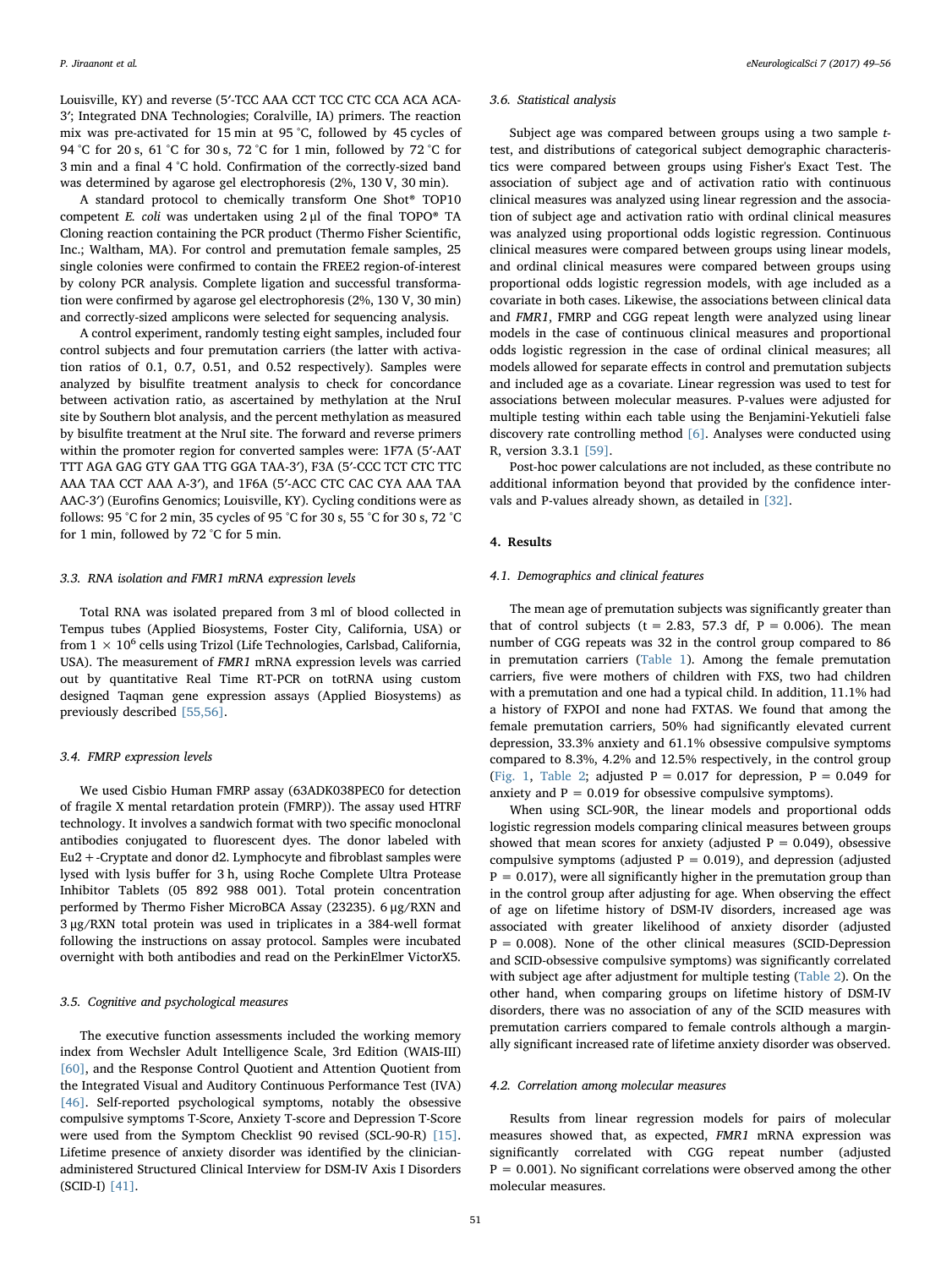#### <span id="page-3-0"></span>Table 1

Subject characteristics by group.

|                                      | Control<br>$(n = 24)$ | Premutation<br>$(n = 36)$ | All subjects<br>$(n = 60)$ | P-value |
|--------------------------------------|-----------------------|---------------------------|----------------------------|---------|
| CGG repeats                          |                       |                           |                            | n/a     |
| N                                    | 24                    | 36                        | 60                         |         |
| Mean (SD)                            | 31.8(4.1)             | 86.1 (19.6)               | 64.4 (30.9)                |         |
| Median (range)                       | $30(28-47)$           | 85 (56-152)               | 69 (28-152)                |         |
| Molecular category                   |                       |                           |                            | n/a     |
| (n, %)                               |                       |                           |                            |         |
| $\mathbf{0}$                         | 24 (100%)             | $\Omega$                  | 24 (40%)                   |         |
| $\overline{2}$                       | 0                     | 36 (100%)                 | 36 (60%)                   |         |
| Age                                  |                       |                           |                            | 0.006   |
| N                                    | 24                    | 36                        | 60                         |         |
| Mean (SD)                            | 30(7.5)               | 37.5 (12.8)               | 34.5 (11.5)                |         |
| Median (range)                       | 27.5                  | $35(19 - 76)$             | 32.5 (19-76)               |         |
|                                      | $(20 - 47)$           |                           |                            |         |
| Race $(n, %)$                        |                       |                           |                            | 0.275   |
| African American                     | $\Omega$              | $1(2.8\%)$                | 1(1.7%)                    |         |
| Asian                                | 2(8.3%)               | $\Omega$                  | $2(3.3\%)$                 |         |
| Hispanic                             | 3(12.5%)              | $2(5.6\%)$                | 5(8.3%)                    |         |
| More than one race                   | 2(8.3%)               | $2(5.6\%)$                | 4(6.7%)                    |         |
| White                                | 17 (70.8%)            | 31 (86.1%)                | 48 (80%)                   |         |
| Marital status                       |                       |                           |                            | 0.801   |
| Divorced                             | 3(12.5%)              | $3(8.3\%)$                | 6(10%)                     |         |
| Married                              | 10 (41.7%)            | 18 (50%)                  | 28 (46.7%)                 |         |
| Never married                        | 11 (45.8%)            | 15 (41.7%)                | 26 (43.3%)                 |         |
| Education level (n,                  |                       |                           |                            | 0.064   |
| $\%$                                 |                       |                           |                            |         |
| HS diploma/GED                       | 0                     | $2(5.6\%)$                | $2(3.3\%)$                 |         |
| Associates degree                    | $1(4.2\%)$            | $1(2.8\%)$                | $2(3.3\%)$                 |         |
| Some college<br>studies              | $7(29.2\%)$           | $1(2.8\%)$                | 8 (13.3%)                  |         |
| <b>Bachelors</b>                     | 9(37.5%)              | 17 (47.2%)                | 26 (43.3%)                 |         |
| Some grad/<br>professional<br>school | 3 (12.5%)             | 6(16.7%)                  | 9(15%)                     |         |
| Graduate/<br>professional<br>degree  | 4 (16.7%)             | 9(25%)                    | 13 (21.7%)                 |         |



<span id="page-3-1"></span>

Fig. 1. Bar chart showing comparison of clinical phenotypes between the control and premutation groups using SCL-90R.

#### 4.3. Correlation between clinical outcomes and molecular measures

No clinical measures were found to be associated with FMRP, CGG repeat number, FMR1 mRNA levels, FMRP levels, activation ratio or FREE2 methylation sites following correction for multiple testing and adjusting for age [\(Figs. 2 and 3](#page-4-1)).

#### 5. Discussion

This study examined correlations between molecular measures at the FMR1 locus and key clinical outcomes in female premutation carriers. Our findings show that the premutation group had significantly higher current symptoms than control group for obsessive compulsive symptoms, depression, and anxiety, and a marginally significant increased rate of lifetime anxiety disorder after multiple comparison and age adjustment.

These results are consistent with previous studies that premutation females tend to report more psychological difficulties compared to control groups [\[29,39,47,55,56\]](#page-6-25). Notably, in our premutation group 11% (4 out of 36 subjects) were affected by FXPOI, 13.8% (5 out of 36 subjects) have children by FXS, 5.5% (2 out of 36 subjects) and had children with a premutation. Therefore, it is unlikely that these psychiatric symptoms may be caused by distress of raising children affected by FXS, observations consistent with previous reports [\[24,43,44\].](#page-6-16) Roberts et al. [\[43\]](#page-6-26) reported that nearly half of the premutation participants (48%) in their study had depression before having affected children with FXS. Another study by the same group [\[44\]](#page-6-27) revealed that the rates of depression and anxiety disorders did not differ between females over age 40 with and without FXPOI despite the high prevalence of FXPOI in this cohort (41%). Therefore, the presence of absence of FXPOI or children with FXS was not proven to be of significant influence on the psychological symptoms in female premutation carriers.

Our previous study showed that premutation carriers were at a significantly higher risk of having psychiatric problems such as anxiety, depression and OC symptoms compared to normal females [\[24\]](#page-6-16). Interestingly, we found a significant positive correlation between age and anxiety confirming a finding that has been previously reported in this population.

Previous studies demonstrated that premutation carriers were prone to meet criteria for major depression, panic disorder, and specific phobias at a later onset compared to a control group. The late onset might be influenced by biological and psychosocial factors. This comes in line with the findings in our study in which 53.3% of female carriers with a mean age of 37.5 years were shown to have clinically significant anxiety symptoms compared to 8.3% of the control group. Furthermore, approximately 66.6% of premutation group had clinically elevated depressive symptoms and 23.3% reported OC symptoms. The FMR1 mRNA toxicity derived from the observed elevated FMR1 mRNA expression levels, may perturb certain cortical areas as well as the limbic system [\[30\].](#page-6-28) This in turn may contribute to brain changes [\[1\]](#page-5-3) and a higher risk of having neurodegenerative disorders and difficulties dealing with multiple distresses throughout their lives [\[50\].](#page-6-29) However, in this study we did not observed a correlation between FMR1 mRNA expression levels and psychiatric problems, due perhaps to the small sample size, potentially to the weaker effect observed in females [\[29\]](#page-6-25) or to the difference in mRNA expression levels between peripheral blood and different areas of the brain. Thus, this hypothesis awaits further longitudinal study.

Working memory and attention did not differ between the premutation and the control groups. These findings suggest that the premutation carriers in our study have intact cognitive abilities, despite experiencing higher levels of depression, obsessive compulsive symptoms and anxiety. The results obtained from the selected executive functions assessments (Working memory index, response quotient, and attention) indicate that the premutation carriers in this study have similar global cognitive functions to that of the control group. This was also reported to be the case in previous studies of both adult male premutation carriers [\[2,25,31\]](#page-5-6) and of a larger female sample size [\[33,39\].](#page-6-30)

Similar to our results, two previously published studies showed no differences in neuropsychological abilities among premutation carriers without FXTAS and non-carriers [\[2,33\]](#page-5-6). Allen et al. [\[2\]](#page-5-6) investigated the effect of CGG repeat numbers on cognitive performance of 84 female premutation carriers compared with 74 control subjects using the Wechsler Adult Intelligence Scales-Third Edition (WAIS-III) and found no significant differences. However, the premutation group showed marginally decreased Verbal IQ. Hunter and colleagues [\[33\]](#page-6-30) further expanded the study to cover 293 women with premutation alleles and 117 normal participants examining six factors of neuropsychological function including visual processing and memory, verbal comprehen-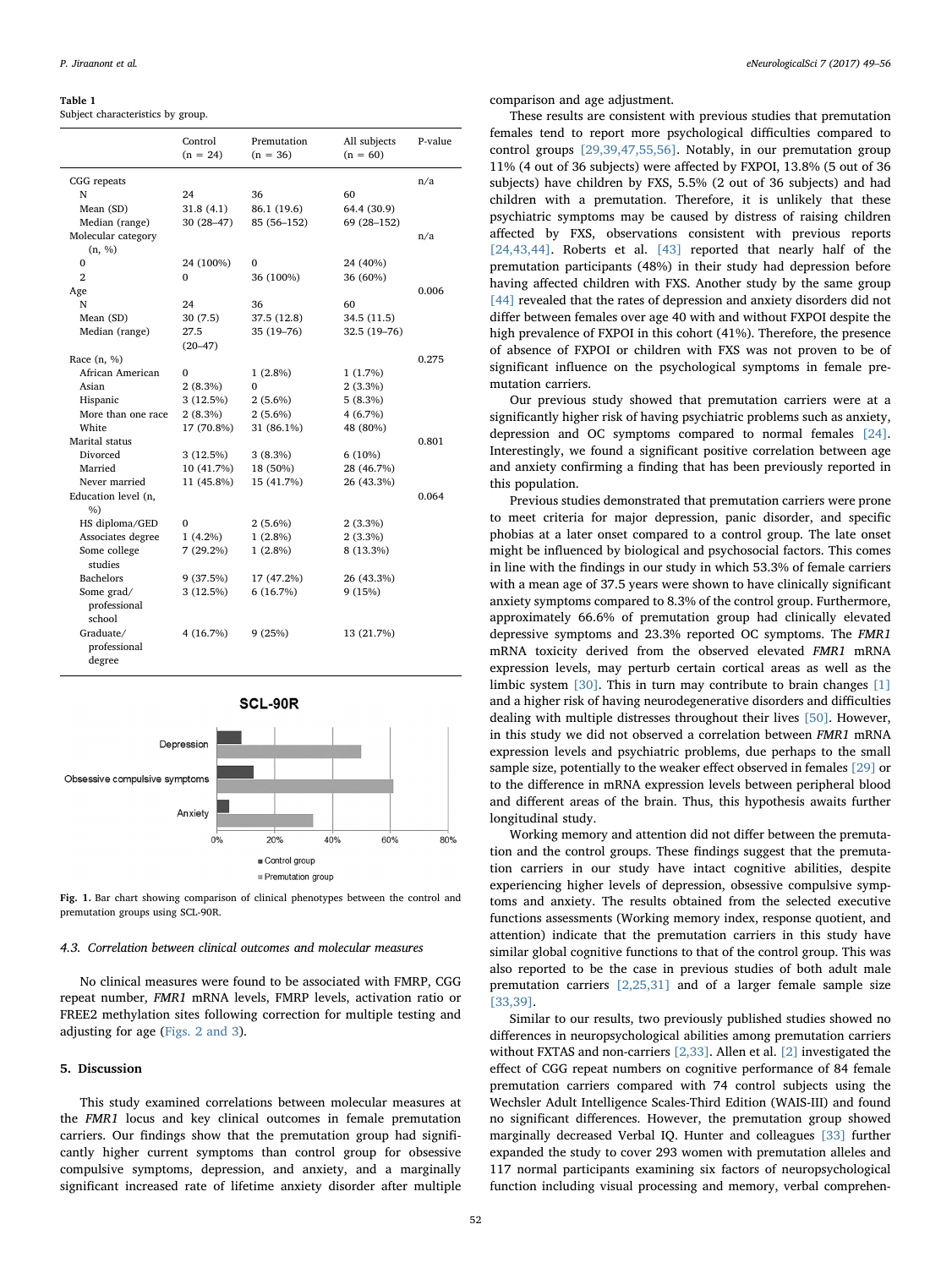#### <span id="page-4-0"></span>Table 2

Comparison of clinical measures between groups.

| Mean (SD) in control            | Mean (SD) in premutation                    | Age-adjusted difference in means<br>$(95\% \text{ CI})$ | P-value | Benjamini-Yekutieli adjusted<br>P-value |
|---------------------------------|---------------------------------------------|---------------------------------------------------------|---------|-----------------------------------------|
| 46.8(9.2)                       | 55.7 (10.7)                                 | 8.3 (2.6, 13.9)                                         | 0.005   | 0.049                                   |
| 51.8(8.5)                       | 59.9(9)                                     | 8.4 (3.4, 13.3)                                         | 0.001   | 0.019                                   |
| 48.7 (10.9)                     | 58 (8.3)                                    | 9.6(4.3, 14.9)                                          | 0.001   | 0.017                                   |
| 106.7(13.4)                     | 107.9 (12.1)                                | $0.1 (-7.1, 7.2)$                                       | 0.985   | > 0.999                                 |
| 110.7(12)                       | 107.2 (10.7)                                | $-4$ ( $-10.4$ , 2.5)                                   | 0.226   | > 0.999                                 |
| 90.3(23.5)                      | 99.8 (15.6)                                 | $6.2$ ( $-4.2$ , 16.6)                                  | 0.236   | > 0.999                                 |
| 91.9(28)                        | 96(18.1)                                    | $1.2$ ( $-11.3$ , 13.6)                                 | 0.851   | > 0.999                                 |
| Summary of control<br>scores    | Summary of premutation scores               | Age-adjusted odds ratio (95% CI)                        | P-value | Benjamini-Yekutieli adjusted<br>P-value |
| 1: 10(41.7%)<br>$2: 2(8.3\%)$   | $1: 13(36.1\%)$<br>$2:3(8.3\%)$             | 1.15(0.40, 3.29)                                        | 0.790   | > 0.999                                 |
| $1: 19(79.2\%)$<br>$2:1(4.2\%)$ | 1: 21(58.3%)<br>$2:1(2.8\%)$                | 1.71 (0.48, 6.52)                                       | 0.410   | > 0.999                                 |
| 1: 22(91.7%)<br>$2:1(4.2\%)$    | 1: 27(75%)<br>$2: 2(5.6\%)$                 | 3.58 (0.76, 25.97)                                      | 0.110   | 0.808                                   |
|                                 | $3:12(50\%)$<br>3: 4(16.7%)<br>$3:1(4.2\%)$ | $3: 20(55.6\%)$<br>$3: 14(38.9\%)$<br>$3:7(19.4\%)$     |         |                                         |

sion and memory, processing speed, self-report of inattention and impulsivity, sustained attention, and response fluency. They found no significant correlation between these clinical measures and CGG repeat length within the female premutation group. However, they reported a moderate and significant increase in self-reported inattention and impulsivity in premutation carriers relative to controls respectively. They suggested that females with the premutation might be at higher risk of having some symptoms of ADHD.

As expected, we found that CGG repeat number, adjusted for the AR, was significantly correlated with FMR1 mRNA expression. CGG repeat size was also significantly correlated with FMRP but this significance was lost after multiple comparison adjustment. On the other hand, linear regression models showed no correlations between clinical and molecular measures including CGG repeat numbers, FMR1 mRNA, FMRP, activation ratio, and FREE2 methylation in premutation carriers compared to the control group. These findings are consistent with

previous studies [\[8,12,18,20,21,24,29,38\]](#page-5-7).

In our previous report [\[24\],](#page-6-16) no correlation was shown between CGG repeat size or FMR1 mRNA with scores of psychiatric symptoms as measured by SCL-90R in the premutation group. In this study, we further investigated the potential correlations of psychiatric measures, using both SCL-90R and SCID, in a slightly larger sample size and confirmed the absence of correlation with molecular measures using linear regression model.

In addition, we explored the effect of molecular measures on executive functions in the premutation group but found no correlation with either CGG repeat size, or the level of FMR1 transcript, or of FMRP. The molecular correlates also included methylation at the FREE2 site earlier identified by Godler et al. [\[19\]](#page-6-14) and shown to be hypermethylated in some PM females. Another study [\[14\]](#page-6-15) of executive functions and self-reported symptoms of psychiatric problems in 35 females carrying premutation proposed that methylation at the FREE2

<span id="page-4-1"></span>

Fig. 2. Scatter plots show scores of executive function including (a) working memory, (b) response control, (c) attention and clinical phenotypes (d) obsessive compulsive symptoms, (e) depression, and (f) anxiety as a function of CGG repeat length in PBMCs between premutation group (open circle) and control group (black circle).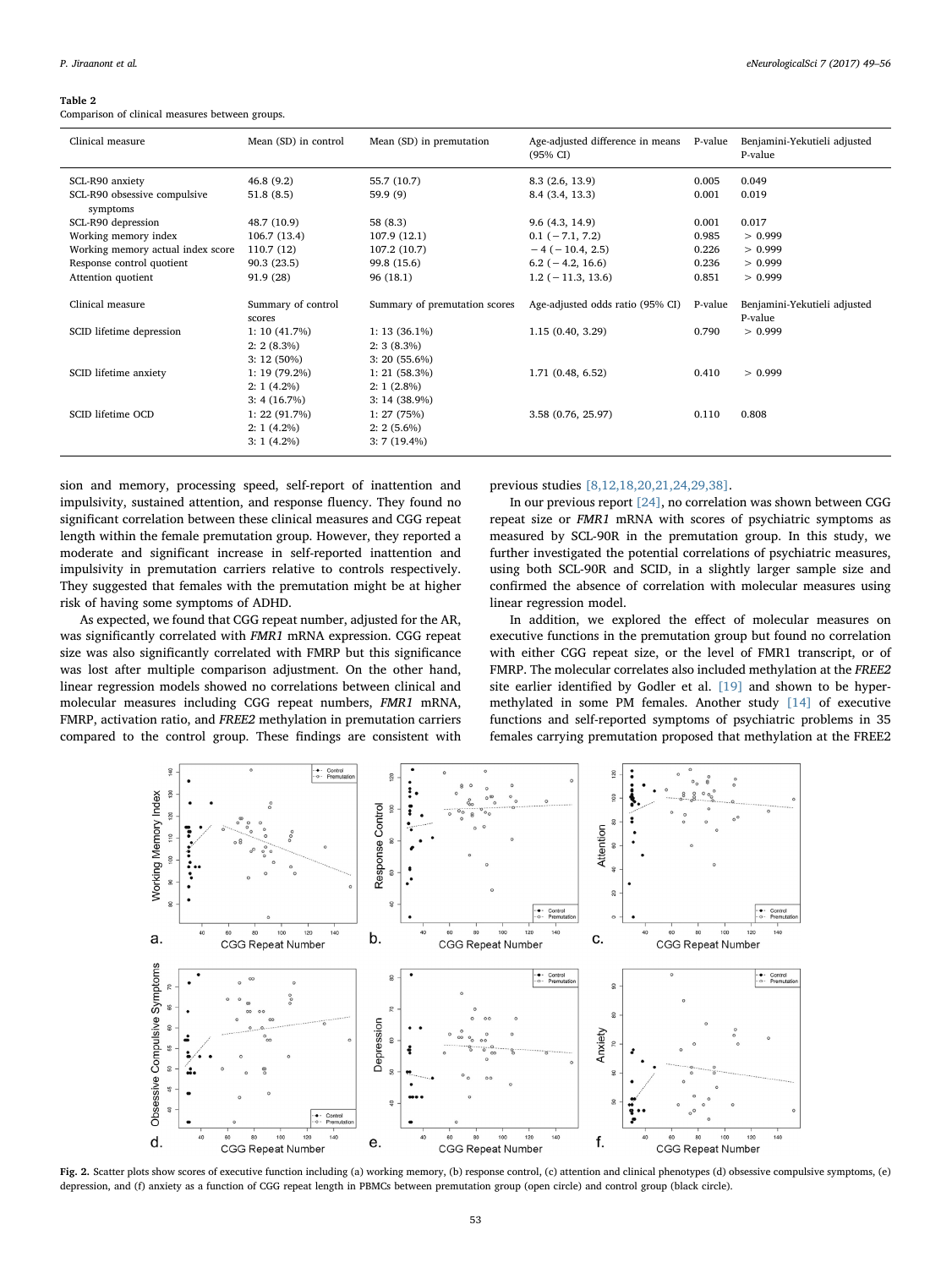

Fig. 3. Scatter plots show scores of executive function including (a) working memory, (b) response control, (c) attention and clinical phenotypes (d) obsessive compulsive symptoms, (e) depression, and (f) anxiety as a function of percent methylation (at the FREE CpG sites 10–12) in PBMCs between premutation group (open circle) and control group (black circle).

region, and specifically in CpG 10–12 and 6/7, could be of benefit in classifying premutation females into two categories of higher and lower risk for impairments in executive functions and psychiatric symptoms. In our current study, we used an independent sample of PM females of comparable size. However, we did not find any correlations between this marker and either cognitive or psychiatric status after adjusting for age and multiple testing.

There are some plausible reasons why the FREE2 clinical correlation results may differ in our study compared to that of Cornish and colleagues [\[14\]](#page-6-15). First, the neuropsychological tests vary across the investigations; one might have higher sensitivity and specific-to-specific domain of executive functions more than others resulting in different outcomes. However, if a true association exists, we expect it to be relatively robust across executive function parameters. Second, they did not apply adjustment for multiple testing to control the family-wise type I error rate possibly resulting in significant correlation and/or differences that could occur by chance. Finally, outcomes might differ with the variation in the inclusion criteria, and method of recruitment of the subjects.

There are some limitations in our study. First, the sample size is relatively small hence it may not be sufficiently large to detect associations that may exist and the mean age between in the 2 groups was significantly different ([Table 1](#page-3-0)). Second, the full repeat length distribution was not well represented. Our study had only seven carriers with > 100 CGG repeat whereas the majority had mid-range repeats, which could contribute to different results from [\[14\].](#page-6-15) Lastly, although the examiners were blind to the genotype of the participants, the subjects typically knew their status and this might have affected how they responded to the testing.

In conclusion, our results showed that female carriers in this study had no apparent executive function deficits; however psychiatric problems including obsessive compulsive symptoms, depression, and anxiety were relatively common. The lack of simple correlations between FMR1 molecular measures and these clinical outcomes suggest the need to study more complex models in larger samples that can account for additional genetic changes and/or environmental influences.

#### Acknowledgements

The project described was supported by the National Center for Advancing Translational Sciences, National Institutes of Health, grant number UL1 TR001860, the IDDRC grant U54 HD079125, and the National Institutes of Health grants number R01GM113929 and HD036071. The project described was also supported by Award Number T32MH073124 from the National Institute of Mental Health and by Award Number MH078041 from the National Institute of Mental Health. The content is solely the responsibility of the authors and does not necessarily represent the official views of the NIH.

#### References

- <span id="page-5-3"></span>[1] P.E. Adams, J.S. Adams, D.V. Nguyen, et al., Psychological symptoms correlate with reduced hippocampal volume in fragile X premutation carriers, Am. J. Med. Genet. B Neuropsychiatr. Genet. 3 (2010) 775–785, [http://dx.doi.org/10.1002/ajmg.b.](http://dx.doi.org/10.1002/ajmg.b.31046.Psychological) [31046.Psychological.](http://dx.doi.org/10.1002/ajmg.b.31046.Psychological)
- <span id="page-5-6"></span>[2] E.G. Allen, S. Sherman, A. Abramowitz, et al., Examination of the effect of the polymorphic CGG repeat in the FMR1 gene on cognitive performance, Behav. Genet. 35 (4) (2005) 435–445, [http://dx.doi.org/10.1007/s10519-005-2792-4.](http://dx.doi.org/10.1007/s10519-005-2792-4)
- <span id="page-5-0"></span>[3] E.G. Allen, A.K. Sullivan, M. Marcus, et al., Examination of reproductive aging milestones among women who carry the FMR1 premutation, Hum. Reprod. 22 (8) (2007) 2142–2152, [http://dx.doi.org/10.1093/humrep/dem148.](http://dx.doi.org/10.1093/humrep/dem148)
- <span id="page-5-1"></span>M.I. Alvarez-Mora, L. Rodriguez-Revenga, I. Madrigal, et al., Deregulation of key signaling pathways involved in oocyte maturation in FMR1 premutation carriers with fragile X-associated primary ovarian insufficiency, Gene 571 (1) (2015) 52–57, [http://dx.doi.org/10.1016/j.gene.2015.06.039.](http://dx.doi.org/10.1016/j.gene.2015.06.039)
- <span id="page-5-2"></span>[5] D.B. Bailey, M. Raspa, M. Olmsted, et al., Co-occurring conditions associated with FMR1 gene variations: findings from a national parent survey, Am. J. Med. Genet. A 146 (16) (2008) 2060–2069, [http://dx.doi.org/10.1002/ajmg.a.32439.](http://dx.doi.org/10.1002/ajmg.a.32439)
- <span id="page-5-5"></span>[6] Y. Benjamini, D. Yekutieli, The control of the false discovery rate in multiple testing under depencency, Ann. Stat. 29 (4) (2001) 1165–1188, [http://dx.doi.org/10.](http://dx.doi.org/10.1214/aos/1013699998) [1214/aos/1013699998.](http://dx.doi.org/10.1214/aos/1013699998)
- [7] E.M. Berry-Kravis, D. Hessl, B. Rathmell, et al., Effects of STX209 (arbaclofen) on neurobehavioral function in children and adults with fragile X syndrome: a randomized, controlled, phase 2 trial, Sci. Transl. Med. 4 (152) (2012) 152ra127, [http://dx.doi.org/10.1126/scitranslmed.3004214.](http://dx.doi.org/10.1126/scitranslmed.3004214)
- <span id="page-5-7"></span>[8] R.C. Birch, D.R. Hocking, J.N. Trollor, Prevalence and predictors of subjective memory complaints in adult male carriers of the FMR1 premutation, Clin. Neuropsychol. 30 (6) (2016) 834–848, [http://dx.doi.org/10.1080/13854046.2016.](http://dx.doi.org/10.1080/13854046.2016.1145905) [1145905.](http://dx.doi.org/10.1080/13854046.2016.1145905)
- <span id="page-5-4"></span>[9] J. Bourgeois, S. Coffey, S. Rivera, Fragile X Premutation Disorders–Expanding the Psychiatric Perspective. … of Clinical Psychiatry, 70(6) (2009), pp. 852–862, [http://dx.doi.org/10.4088/JCP.08m04476.Fragile.](http://dx.doi.org/10.4088/JCP.08m04476.Fragile)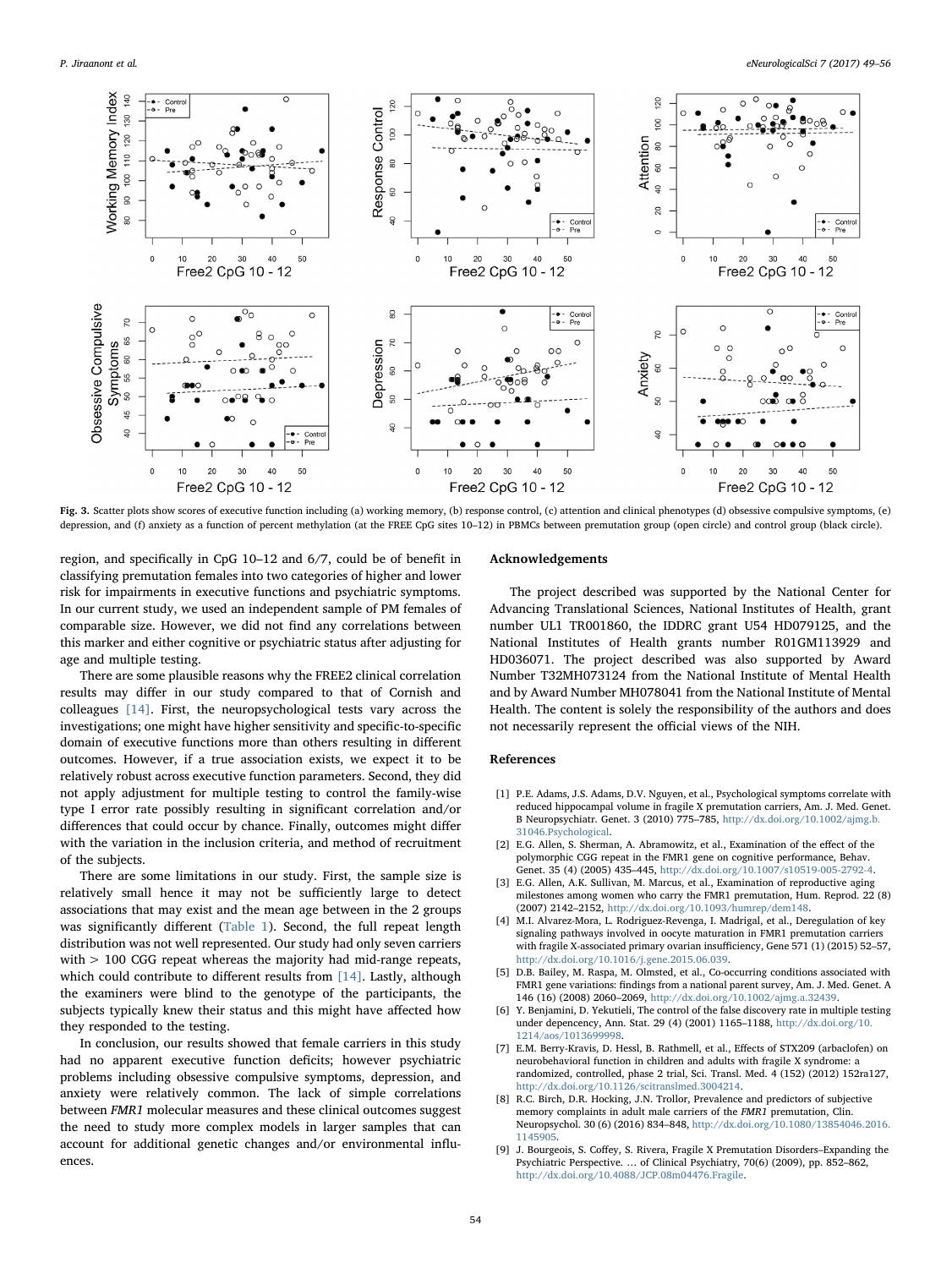- <span id="page-6-18"></span>[10] L. Chen, A. Hadd, S. Sah, et al., An information-rich CGG repeat primed PCR that detects the full range of fragile X expanded alleles and minimizes the need for southern blot analysis, J. Mol. Diagn. 12 (5) (2010) 589–600, [http://dx.doi.org/10.](http://dx.doi.org/10.2353/jmoldx.2010.090227) [2353/jmoldx.2010.090227.](http://dx.doi.org/10.2353/jmoldx.2010.090227)
- [11] W. Chonchaiya, J. Au, A. Schneider, et al., Increased prevalence of seizures in boys who were probands with the FMR1 premutation and co-morbid autism spectrum disorder, Hum. Genet. 131 (4) (2012) 581–589, [http://dx.doi.org/10.1007/s00439-](http://dx.doi.org/10.1007/s00439-011-1106-6) [011-1106-6.](http://dx.doi.org/10.1007/s00439-011-1106-6)
- [12] L. Cordeiro, F. Abucayan, R. Hagerman, et al., Anxiety disorders in fragile X premutation carriers: preliminary characterization of probands and non-probands, Intractable Rare Dis. Res. 4 (3) (2015) 123–130, [http://dx.doi.org/10.5582/irdr.](http://dx.doi.org/10.5582/irdr.2015.01029) [2015.01029.](http://dx.doi.org/10.5582/irdr.2015.01029)
- <span id="page-6-5"></span>[13] K. Cornish, C. Kogan, J. Turk, et al., The emerging fragile X premutation phenotype: evidence from the domain of social cognition, Brain Cogn. 57 (1) (2005) 53–60, [http://dx.doi.org/10.1016/j.bandc.2004.08.020.](http://dx.doi.org/10.1016/j.bandc.2004.08.020)
- <span id="page-6-15"></span>[14] K.M. Cornish, C.M. Kraan, Q.M. Bui, et al., Novel methylation markers of the dysexecutive-psychiatric phenotype in FMR1 premutation women, Neurology 84 (16) (2015) 1631–1638, [http://dx.doi.org/10.1212/WNL.0000000000001496.](http://dx.doi.org/10.1212/WNL.0000000000001496)
- <span id="page-6-21"></span>[15] L.R. Derogatis, Symptom Checklist 90–[R: Administration, Scoring, and Procedures](http://refhub.elsevier.com/S2405-6502(17)30012-6/rf0075) [Manual \(Third\), National Computer Systems, Minneapolis, MN, 1994.](http://refhub.elsevier.com/S2405-6502(17)30012-6/rf0075)
- <span id="page-6-13"></span>[16] S. Ennis, D. Ward, A. Murray, Nonlinear association between CGG repeat number and age of menopause in FMR1 premutation carriers, Eur. J. Hum. Genet. 14 (2) (2006) 253–255, [http://dx.doi.org/10.1038/sj.ejhg.5201510.](http://dx.doi.org/10.1038/sj.ejhg.5201510)
- [17] F. Farzin, H. Perry, D. Hessl, et al., Autism spectrum disorders and attention-deficit/ hyperactivity disorder in boys with the fragile X premutation, J. Dev. Behav. Pediatr. 27 (2 Suppl) (2006) S137–S144, [http://dx.doi.org/10.1097/00004703-](http://dx.doi.org/10.1097/00004703-200604002-00012) [200604002-00012.](http://dx.doi.org/10.1097/00004703-200604002-00012)
- <span id="page-6-6"></span>[18] P. Franke, M. Leboyer, M. Gansicke, et al., Genotype-phenotype relationship in female carriers of the premutation and full mutation of FMR-1, Psychiatry Res. 80 (2) (1998) 113–127, [http://dx.doi.org/10.1016/S0165-1781\(98\)00055-9.](http://dx.doi.org/10.1016/S0165-1781(98)00055-9)
- <span id="page-6-14"></span>[19] D.E. Godler, H.R. Slater, D. Amor, et al., Methylation analysis of fragile X-related epigenetic elements may provide a suitable newborn screening test for fragile X syndrome, Genet. Med. 12 (9) (2010) 595, [http://dx.doi.org/10.1097/GIM.](http://dx.doi.org/10.1097/GIM.0b013e3181f07088) [0b013e3181f07088.](http://dx.doi.org/10.1097/GIM.0b013e3181f07088)
- [20] D.E. Godler, H.R. Slater, Q.M. Bui, et al., FMR1 intron 1 methylation predicts FMRP expression in blood of female carriers of expanded FMR1 alleles, J. Mol. Diagn. 13 (5) (2011) 528–536, [http://dx.doi.org/10.1016/j.jmoldx.2011.05.006.](http://dx.doi.org/10.1016/j.jmoldx.2011.05.006)
- [21] D.E. Godler, H.R. Slater, Q.M. Bui, et al., Fragile X mental retardation 1 (FMR1) intron 1 methylation in blood predicts verbal cognitive impairment in female carriers of expanded FMR1 alleles: evidence from a pilot study, Clin. Chem. 58 (3) (2012) 590–598, [http://dx.doi.org/10.1373/clinchem.2011.177626.](http://dx.doi.org/10.1373/clinchem.2011.177626)
- [22] B.L. Goodlin-Jones, F. Tassone, L.W. Gane, et al., Autistic spectrum disorder and the fragile X premutation, J. Dev. Behav. Pediatr. 25 (6) (2004) 392–398 (Retrieved from <http://www.ncbi.nlm.nih.gov/pubmed/15613987> ).
- <span id="page-6-10"></span>[23] N.J. Goodrich-Hunsaker, L.M. Wong, Y. McLennan, et al., Adult female fragile X premutation carriers exhibit age- and CGG repeat length-related impairments on an attentionally based enumeration task, Front. Hum. Neurosci. 5 (July) (2011) 63, [http://dx.doi.org/10.3389/fnhum.2011.00063.](http://dx.doi.org/10.3389/fnhum.2011.00063)
- <span id="page-6-16"></span>[24] A. Gossett, S. Sansone, A. Schneider, et al., Psychiatric disorders among women with the fragile X premutation without children affected by fragile X syndrome, Am. J. Med. Genet. B Neuropsychiatr. Genet. (2016), [http://dx.doi.org/10.1002/ajmg.](http://dx.doi.org/10.1002/ajmg.b.32496) [b.32496.](http://dx.doi.org/10.1002/ajmg.b.32496)
- [25] J. Grigsby, A.G. Brega, K. Engle, et al., Cognitive profile of fragile X premutation carriers with and without fragile X-associated tremor/ataxia syndrome, Neuropsychology 22 (1) (2008) 48–60, [http://dx.doi.org/10.1037/0894-4105.22.](http://dx.doi.org/10.1037/0894-4105.22.1.48) [1.48.](http://dx.doi.org/10.1037/0894-4105.22.1.48)
- <span id="page-6-4"></span>[26] P.J. Hagerman, R.J. Hagerman, Fragile X-associated Tremor/Ataxia Syndrome, 1338(1) (2015), pp. 58–70, [http://dx.doi.org/10.1038/nbt.3121.ChIP-nexus.](http://dx.doi.org/10.1038/nbt.3121.ChIP-nexus)
- <span id="page-6-2"></span>[27] R. Hagerman, P. Hagerman, Advances in clinical and molecular understanding of the FMR1 premutation and fragile X-associated tremor/ataxia syndrome, Lancet Neurol. 12 (8) (2013) 786–798, [http://dx.doi.org/10.1016/S1474-4422\(13\)](http://dx.doi.org/10.1016/S1474-4422(13)70125-X) [70125-X.](http://dx.doi.org/10.1016/S1474-4422(13)70125-X)
- <span id="page-6-3"></span>[28] R.J. Hagerman, M. Leehey, W. Heinrichs, et al., Intention tremor, parkinsonism, and generalized brain atrophy in male carriers of fragile X, Neurology 57 (2001) 127–130, [http://dx.doi.org/10.1212/WNL.58.6.987-a.](http://dx.doi.org/10.1212/WNL.58.6.987-a)
- <span id="page-6-25"></span>[29] D. Hessl, F. Tassone, D.Z. Loesch, et al., Abnormal elevation of FMR1 mRNA is associated with psychological symptoms in individuals with the fragile X premutation, Am. J. Med. Genet. Neuropsychiatr. Genet. 139 (B(1)) (2005) 115–121, [http://dx.doi.org/10.1002/ajmg.b.30241.](http://dx.doi.org/10.1002/ajmg.b.30241)
- <span id="page-6-28"></span>[30] D. Hessl, J.M. Wang, A. Schneider, et al., Decreased fragile x mental retardation protein expression underlies amygdala dysfunction in carriers of the fragile x premutation, Biol. Psychiatry 70 (9) (2011) 859–865, [http://dx.doi.org/10.1016/j.](http://dx.doi.org/10.1016/j.biopsych.2011.05.033) [biopsych.2011.05.033.](http://dx.doi.org/10.1016/j.biopsych.2011.05.033)
- [31] L. Hippolyte, G. Battistella, A.G. Perrin, et al., Investigation of memory, executive functions, and anatomic correlates in asymptomatic FMR1 premutation carriers, Neurobiol. Aging 35 (8) (2014) 1939–1946, [http://dx.doi.org/10.1016/j.](http://dx.doi.org/10.1016/j.neurobiolaging.2014.01.150) [neurobiolaging.2014.01.150.](http://dx.doi.org/10.1016/j.neurobiolaging.2014.01.150)
- <span id="page-6-24"></span>[32] [J.M. Hoenig, D.M. Heisey, The abuse of power: the pervasive fallacy of power](http://refhub.elsevier.com/S2405-6502(17)30012-6/rf0160) [calculations for data analysis, Am. Stat. 55 \(1\) \(2001\) 19](http://refhub.elsevier.com/S2405-6502(17)30012-6/rf0160)–24.
- <span id="page-6-30"></span>[33] J.E. Hunter, E.G. Allen, A. Abramowitz, et al., No evidence for a difference in neuropsychological profile among carriers and noncarriers of the FMR1 premutation in adults under the age of 50, Am. J. Hum. Genet. 83 (6) (2008) 692–702, [http://dx.doi.org/10.1016/j.ajhg.2008.10.021.](http://dx.doi.org/10.1016/j.ajhg.2008.10.021)
- [34] S. Jacquemont, F. Farzin, D. Hall, et al., Aging in Individuals With the FMR1 Mutation, 100(2) (2004), pp. 154–164, [http://dx.doi.org/10.1016/j.pestbp.2011.](http://dx.doi.org/10.1016/j.pestbp.2011.02.012.Investigations) [02.012.Investigations.](http://dx.doi.org/10.1016/j.pestbp.2011.02.012.Investigations)
- [35] S. Jacquemont, R.J. Hagerman, M. Leehey, et al., Fragile X premutation tremor/ ataxia syndrome: molecular, clinical, and neuroimaging correlates. - PubMed - NCBI, Am. J. Hum. Genet. 72 (4) (2003) 869–878, [http://dx.doi.org/10.1086/](http://dx.doi.org/10.1086/374321) [374321.](http://dx.doi.org/10.1086/374321)
- <span id="page-6-12"></span>[36] H.A. Kenna, M. Tartter, S.S. Hall, et al., High rates of comorbid depressive and anxiety disorders among women with premutation of the FMR1 gene, Am. J. Med. Genet. B Neuropsychiatr. Genet. 162 (8) (2013) 872–878, [http://dx.doi.org/10.](http://dx.doi.org/10.1002/ajmg.b.32196) [1002/ajmg.b.32196.](http://dx.doi.org/10.1002/ajmg.b.32196)
- <span id="page-6-8"></span>[37] C.M. Kraan, D.R. Hocking, J.L. Bradshaw, et al., Symbolic sequence learning is associated with cognitive-affective profiles in female FMR1 premutation carriers Genes Brain Behav. 13 (4) (2014) 385–393, [http://dx.doi.org/10.1111/gbb.12122.](http://dx.doi.org/10.1111/gbb.12122)
- <span id="page-6-9"></span>[38] A. Lachiewicz, D. Dawson, G. Spiridigliozzi, et al., Indicators of anxiety and depression in women with the fragile X premutation: assessment of a clinical sample, J. Intellect. Disabil. Res. 54 (7) (2010) 597–610, [http://dx.doi.org/10.](http://dx.doi.org/10.1111/j.1365-2788.2010.01290.x) [1111/j.1365-2788.2010.01290.x.](http://dx.doi.org/10.1111/j.1365-2788.2010.01290.x)
- <span id="page-6-11"></span>[39] D.Z. Loesch, M.Q. Bui, E. Hammersley, et al., Psychological status in female carriers of premutation FMR1 allele showing a complex relationship with the size of CGG expansion, Clin. Genet. 87 (2) (2015) 173–178, [http://dx.doi.org/10.1111/cge.](http://dx.doi.org/10.1111/cge.12347) [12347.](http://dx.doi.org/10.1111/cge.12347)
- [40] M.R. Mailick, J. Hong, J. Greenberg, et al., Curvilinear Association of CGG Repeats and Age at Menopause in Women with FMR1 premutation Expansions, 0(8) (2014), pp. 705–711, [http://dx.doi.org/10.1038/nbt.3121.ChIP-nexus.](http://dx.doi.org/10.1038/nbt.3121.ChIP-nexus)
- <span id="page-6-22"></span>[41] [F. MB, S. RL, M.G., et al., Structured Clinical Interview for DSM-IV Axis I Disorders](http://refhub.elsevier.com/S2405-6502(17)30012-6/rf0205) [\(SCID-1\), Clinical Version: User's Guide, American Psychiatric Press, Washington,](http://refhub.elsevier.com/S2405-6502(17)30012-6/rf0205) [DC, 1997.](http://refhub.elsevier.com/S2405-6502(17)30012-6/rf0205)
- [42] V. Narcisa, D. Aguilar, D.V. Nguyen, et al., A quantitative assessment of tremor and ataxia in female FMR1 premutation carriers using CATSYS, Current Gerontology and Geriatrics Research, 2011 2011, pp. 1–7, , [http://dx.doi.org/10.1155/2011/](http://dx.doi.org/10.1155/2011/484713) [484713.](http://dx.doi.org/10.1155/2011/484713)
- <span id="page-6-26"></span>[43] J.E. Roberts, D.B. Bailey, J. Mankowski, et al., Mood and anxiety disorders in females with the FMR1 premutation, Am. J. Med. Genet. B Neuropsychiatr. Genet. 150 (1) (2009) 130–139, [http://dx.doi.org/10.1002/ajmg.b.30786.](http://dx.doi.org/10.1002/ajmg.b.30786)
- <span id="page-6-27"></span>[44] J.E. Roberts, B.L. Tonnsen, L.M. McCary, et al., Trajectory and predictors of depression and anxiety disorders in mothers with the FMR1 premutation, Biol. Psychiatry 79 (10) (2015) 850–857, [http://dx.doi.org/10.1016/j.biopsych.2015.](http://dx.doi.org/10.1016/j.biopsych.2015.07.015) [07.015.](http://dx.doi.org/10.1016/j.biopsych.2015.07.015)
- [45] L. Rodriguez-Revenga, I. Madrigal, M. Alegret, et al., Evidence of depressive symptoms in fragile-X syndrome premutated females, Psychiatr. Genet. 18 (4) (2008) 153–155, [http://dx.doi.org/10.1097/YPG.0b013e3282f97e0b.](http://dx.doi.org/10.1097/YPG.0b013e3282f97e0b)
- <span id="page-6-20"></span>[46] [J.A. Sandford, A. Turner, Manual for the Integrated Visual and Auditory Continuous](http://refhub.elsevier.com/S2405-6502(17)30012-6/rf0230) [Performance Test, Braintrain, Richmond, VA, 1995.](http://refhub.elsevier.com/S2405-6502(17)30012-6/rf0230)
- [47] A. Schneider, C. Johnston, F. Tassone, et al., Broad autism spectrum and obsessive–compulsive symptoms in adults with the fragile X premutation, Clin. Neuropsychol. 30 (6) (2016) 929–943, [http://dx.doi.org/10.1080/13854046.2016.](http://dx.doi.org/10.1080/13854046.2016.1189536) [1189536.](http://dx.doi.org/10.1080/13854046.2016.1189536)
- <span id="page-6-1"></span>[48] M.M. Seltzer, M.W. Baker, J. Hong, et al., Prevalence of CGG expansions of the FMR1 gene in a US population-based sample, Am. J. Med. Genet. B Neuropsychiatr. Genet. 159 (B(5)) (2012) 589–597, [http://dx.doi.org/10.1002/ajmg.b.32065.](http://dx.doi.org/10.1002/ajmg.b.32065)
- [49] [C. Semenza, S. Bonollo, R. Polli, et al., Genetics and mathematics: FMR1](http://refhub.elsevier.com/S2405-6502(17)30012-6/rf0245) [premutation female carriers, Neuropsychologia 50 \(14\) \(2012\) 3757](http://refhub.elsevier.com/S2405-6502(17)30012-6/rf0245)–3763.
- <span id="page-6-29"></span>[50] A.L. Seritan, J.A. Bourgeois, A. Schneider, et al., Ages of onset of mood and anxiety disorders in fragile X premutation carriers, Curr. Psychiatr. Rev. 9 (1) (2013) 65–71, [http://dx.doi.org/10.2174/157340013805289662.Ages.](http://dx.doi.org/10.2174/157340013805289662.Ages)
- [51] S.L. Sherman, Premature ovarian failure in the fragile X syndrome, Am. J. Med. Genet. 97 (3) (2000) 189–194 <https://doi.org/10.1002/1096-8628> (200023) 97:3 < 189::aid-ajmg1036 > 3.0.co;2-j.
- [52] A.M. Sterling, M. Mailick, J. Greenberg, et al., Language dysfluencies in females with the FMR1 premutation, Brain Cogn. 82 (1) (2013) 84–89, [http://dx.doi.org/](http://dx.doi.org/10.1016/j.bandc.2013.02.009) [10.1016/j.bandc.2013.02.009.](http://dx.doi.org/10.1016/j.bandc.2013.02.009)
- [53] [A.C. Wheeler, et al., Associated features in females with an FMR1 premutation, J.](http://refhub.elsevier.com/S2405-6502(17)30012-6/rf0265) [Neurodev. Disord. 6 \(1\) \(2014\) 30.](http://refhub.elsevier.com/S2405-6502(17)30012-6/rf0265)
- [54] A.K. Sullivan, M. Marcus, M.P. Epstein, et al., Association of FMR1 repeat size with ovarian dysfunction, Hum. Reprod. 20 (2) (2005) 402–412, [http://dx.doi.org/10.](http://dx.doi.org/10.1093/humrep/deh635) [1093/humrep/deh635.](http://dx.doi.org/10.1093/humrep/deh635)
- <span id="page-6-0"></span>[55] F. Tassone, R.J. Hagerman, W.D. Chamberlain, et al., Transcription of the FMR1 gene in individuals with fragile X syndrome, Am. J. Med. Genet. Semin. Med. Genet. 97 (3) (2000) 195–203 <https://doi.org/10.1002/1096-8628> (200023) 97:3 < 195::AID-AJMG1037 > 3.0.CO;2-R.
- [56] F. Tassone, R.J. Hagerman, A.K. Taylor, et al., Elevated levels of FMR1 mRNA in carrier males: a new mechanism of involvement in the fragile-X syndrome, Am. J. Hum. Genet. 66 (1) (2000) 6–15, [http://dx.doi.org/10.1086/302720.](http://dx.doi.org/10.1086/302720)
- [57] F. Tassone, K.P. Iong, T.-H. Tong, et al., FMR1 CGG allele size and prevalence ascertained through newborn screening in the United States, Genome Med 4 (12) (2012) 100, [http://dx.doi.org/10.1186/gm401.](http://dx.doi.org/10.1186/gm401)
- <span id="page-6-17"></span>[58] F. Tassone, R. Pan, K. Amiri, et al., A rapid polymerase chain reaction-based screening method for identification of all expanded alleles of the fragile X (FMR1) gene in newborn and high-risk populations, J. Mol. Diagn. 10 (1) (2008) 43–49, [http://dx.doi.org/10.2353/jmoldx.2008.070073.](http://dx.doi.org/10.2353/jmoldx.2008.070073)
- <span id="page-6-23"></span>[59] R.C. Team, R: A language and Environment for Statistical Computing, R Foundation for Statistical Computing, Vienna, 2011 (Retrieved from [http://www.r-project.](http://www.r-project.org/)  $\text{org}/$  ).
- <span id="page-6-19"></span>[60] [D. Wechsler, Wechsler Memory Scale \(Third\), Psychological Corporation, New](http://refhub.elsevier.com/S2405-6502(17)30012-6/rf0295) [York, 1997.](http://refhub.elsevier.com/S2405-6502(17)30012-6/rf0295)
- <span id="page-6-7"></span>[61] J.C. Yang, C. Simon, Y.Q. Niu, et al., Phenotypes of hypofrontality in older female fragile X premutation carriers, Ann. Neurol. 74 (2) (2013) 275–283, [http://dx.doi.](http://dx.doi.org/10.1002/ana.23933) [org/10.1002/ana.23933.](http://dx.doi.org/10.1002/ana.23933)